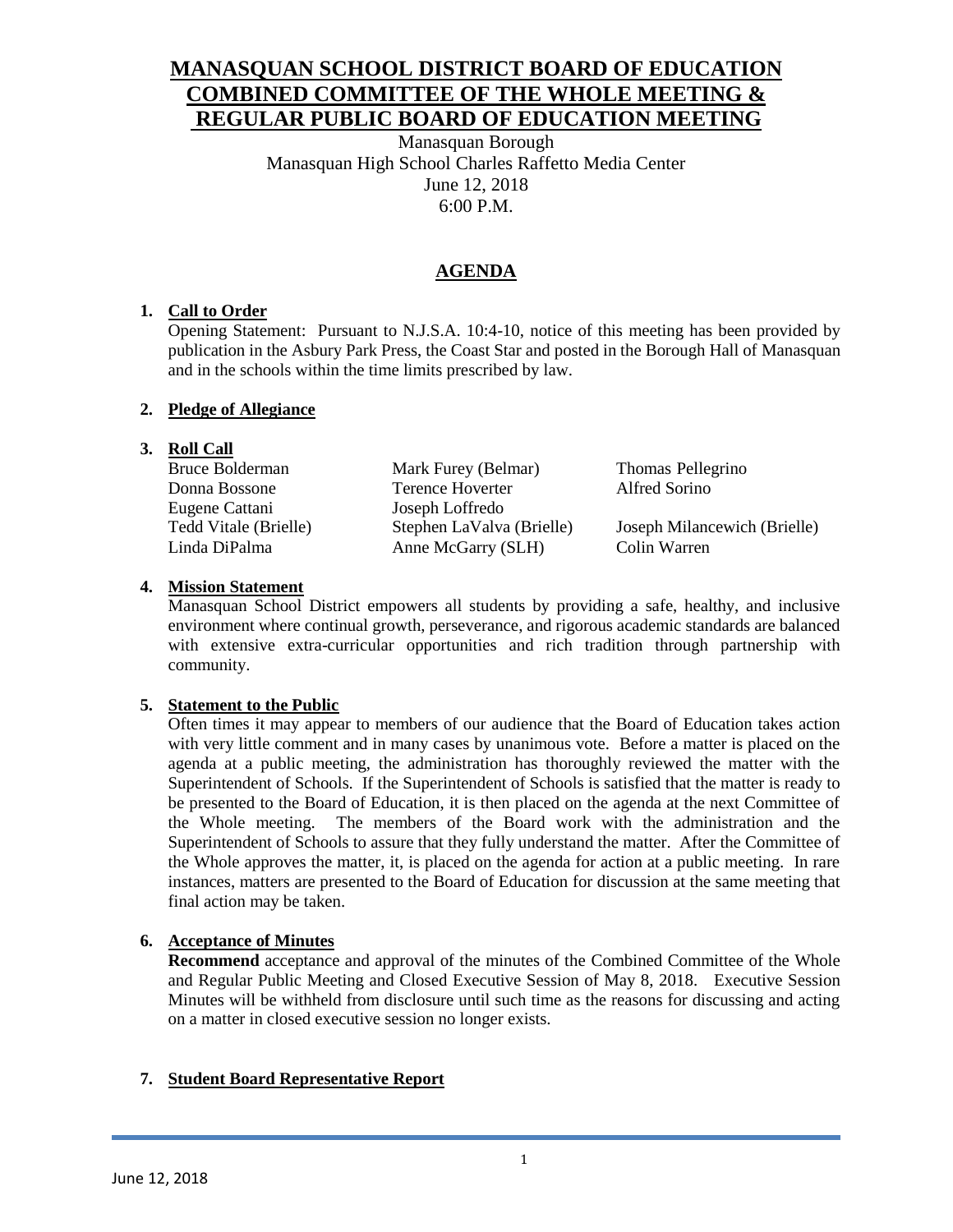- **8. Presentations**
	- **High School Students of the Month for May – Cassidy Turnbach, Senior – Caroline Ware, Junior – Graceyn Devine, Sophomore – Anja Blanco, Freshman**
	- **High School Students of the Month for June – Matthew Wick, Senior – Brian Heine, Junior – Jenna Thomas, Sophomore – Thomas Rice, Freshman**
	- **High School Teacher of the Month for May Paul Battaglia**
	- **High School Teacher of the Month for June Marisa Marco**
	- **Elementary School Student of the Month for May– Dori Donadeo**
	- **Elementary School Student of the Month for June– Jacob Palmieri**
	- **Elementary School Teacher of the Month for May – Kristine Pierce**
	- **Elementary School Teacher of the Month for June – Sandra Jo Hill**
	- **Elks Elementary School Student of the Month for May – Kiya Martin**
	- **Elks Elementary School Student of the Month for June – Jason Larned**
	- **Elks Teenager of the Month for May – Harley Pilling**
	- **Elks Teenager of the Month for June – Daphne Nesnay**
	- **MHS Perfect Attendance – Olivia Easton**
	- **Student Board Representative Recognition**
	- o **Christopher Black**
	- o **Julianna DeGenova**
	- o **Olivia Easton**
	- o **Madison Rydholm**
	- **NJ Science League Competition Teams**
		- o **Chemistry Team – Daniel Bardsley, Julia Maloney, Elizabeth Maloney, Richard Maloney**
		- o **Physics Team – Jessica Collinson, Jake Walsh, Jack Morgan**
	- **Retirees**
		- o **Joan Akins**
		- o **Theresa Innarella**
		- o **Virginia Metz**
		- o **LucyAnn Scerbo**
	- **Recognition of Donation – Carmen Triggiano, Turkey Run Director**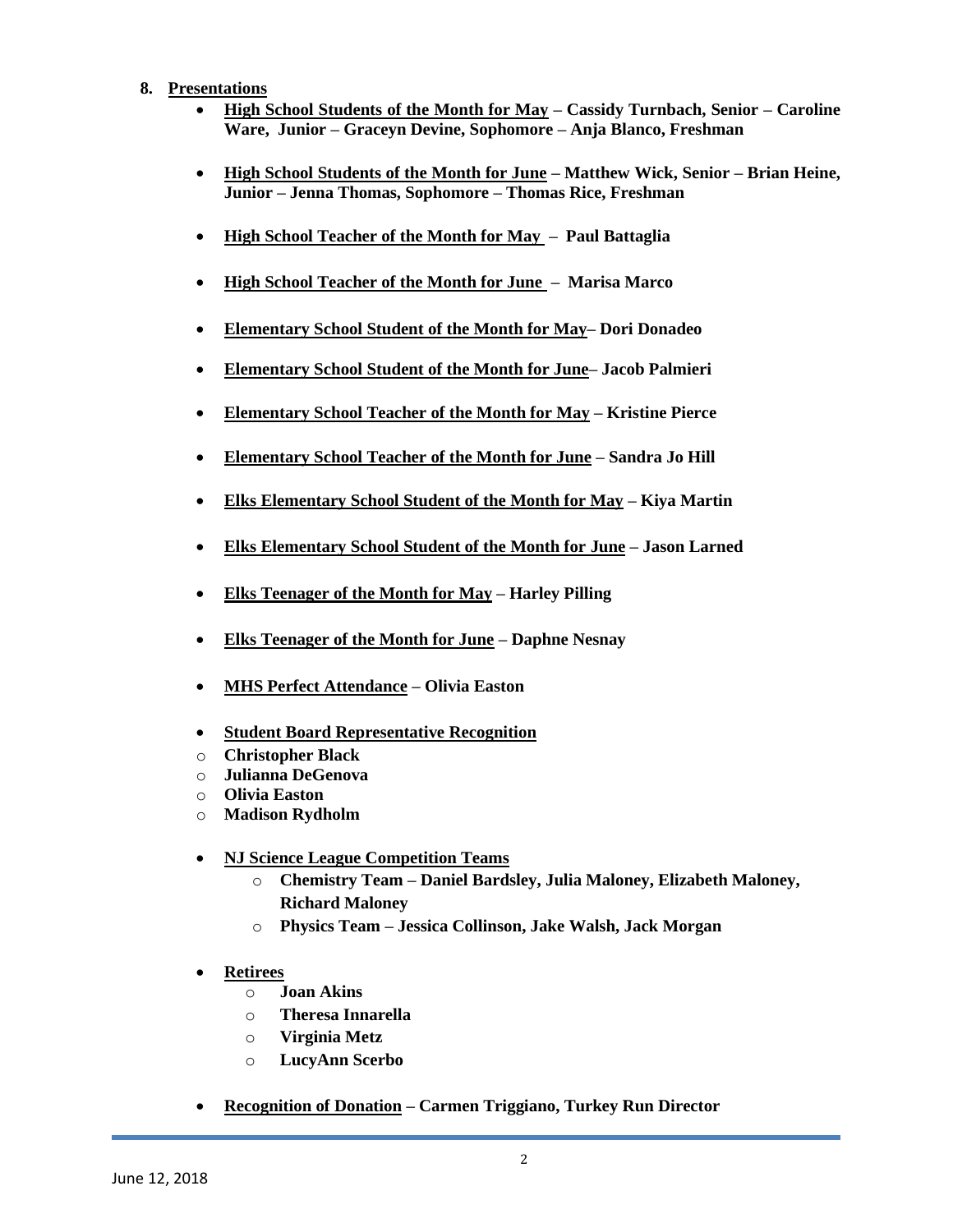- **Energy Savings Report Presented by Richard Read, Energy Specialist**
- **New Road Construction Project Update Presented by Robert Notley**
- **9. Discussion Items June 12, 2018 Agenda**
	- **Education, Curriculum & Technology**
	- **Personnel– To be Discussed in Executive Session- Agenda Items\***
	- **Policy- Agenda Items\* Policies for 2<sup>nd</sup> Reading** 
		- o P 7425 Lead Testing of Water in Schools
		- o P 9424 Use of Electronic Signatures
		- o Bylaw 0169.02 Board Member Use of Social Networks
		- o P 5516.01 Student Tracking Devices
		- o P 5535 Passive Breath Alcohol Sensor Device
		- o P 2431.8 Varsity Letters for Interscholastic Extracurricular Activities
	- **Finance- Agenda Items\***
		- o Reserve Deposits
	- **Buildings & Grounds/Facilities- Agenda Items\***
		- o June 5, 2018 Bid Opening Manasquan High School Lower Field Athletic Facility Improvements

## **10. Superintendent's Report & Information Items**

- **Enrollment Document A**
	- **Total Enrollment – 1,522**
		- o **High School 937**
		- o **Elementary School – 585**
- **Attendance Comparison, Fire Drill Reports, Suspensions & Tardy Reports Document B**

#### **Fire Drill Reports**

- **High School:**
	- o **May 29th – Fire Drill**
	- o **May 30th – Evacuation Drill**
	- **Elementary School:**
		- o **May 17th – Lockdown**
		- o **May 29th – Fire Drill**
- **HIB Monthly Report Document C**
	- **High School: No Report for the Month**
	- **Elementary School:**
		- o **Three Incidents 1 Confirmed HIB, 2 Not HIB**
- **Report of the Director of Curriculum and Instruction**
- **Report of the Director of Technology and Human Resources**
- **Report of the Director of School Counseling Services**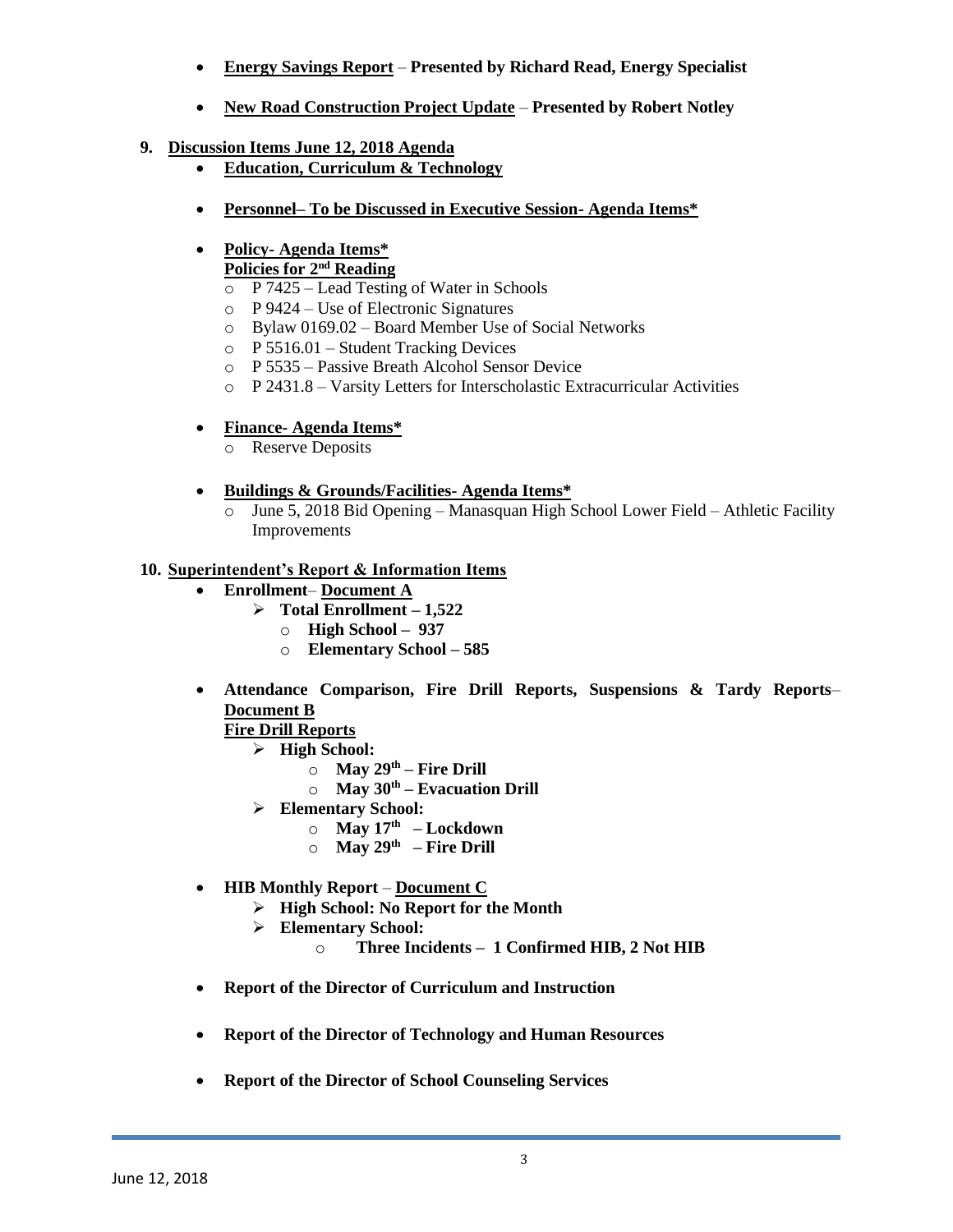**Recommend** approval and acceptance of the Superintendent's Report.

#### **11. Public Forum on Agenda Items**

Time may be allocated for public comment at this meeting. Each speaker may be allotted a limited time when recognized by the presiding officer. In the event it appears the public comment portion of the meeting may exceed 45 minutes, the presiding officer may limit each statement made by a participant to 3-5 minutes duration. Individuals wishing to address the Board shall be recognized by the presiding officer and shall give their names, addresses and the group, if any, that they represent. Although the Board encourages public participation, it reserves the right, through its presiding officer, to terminate remarks to and/or by any individual not keeping with the conduct of a proper and efficient meeting. During the public participation portions of this meeting, the Board will not respond to questions from the public involving employment, appointment, termination of employment, negotiations, terms and conditions of employment, evaluation of the performance of, promotion or disciplining of any specific or prospective or current employee. This public forum is limited to comment on items included in this agenda only.

# **MANASQUAN**

## **General Items**

- **12. Recommend** approval of the continuation of placement in the Manasquan Elementary School of the following student as a "Tuition Free Student of Staff Members" in accordance with the MEA/MBOE Negotiated Agreement for the 2018-2019 school year:
	- $\bullet$  Student ID# 1977268868  $1<sup>st</sup>$  grade
	- $\bullet$  Student ID# 9145538828  $1<sup>st</sup>$  grade
	- Student ID# 7199899419  $2<sup>nd</sup>$  grade
	- $\bullet$  Student ID# 2995511031  $2<sup>nd</sup>$  grade
	- Student ID# 8309905778 2  $2<sup>nd</sup>$  grade
	- $\bullet$  Student ID# 5336242894  $3<sup>rd</sup>$  grade
	- Student ID# 3770441278  $4<sup>th</sup>$  grade
	- Student ID# 4837298022 7  $7<sup>th</sup>$  grade
	- Student ID# 7054578424  $8<sup>th</sup>$  grade
- **13. Recommend** approval of 1:1 nursing services being provided through Monmouth-Ocean Educational Services Commission (MOESC) for Student ID **#**7044057610 on transportation to and from Harbor School for the remaining 2017-18 school year and the Extended School Year Program, in the estimated amount of \$7,060.00.
- **14. Recommend** approval of a contract with CM3 Building Solutions, Inc. to provide purchase and installation of Manasquan Elementary School access control equipment in the amount of \$78,556.00 using referendum funds, pending attorney review, using the Camden County Educational Services Commission Integrated Building Automated Solutions bid, Bid RFP#FY17- 02.
- **15. Recommend** the acceptance of student # 6503723299 from Sea Girt elementary school into the district ESY program to include the related services of 2 times per week 30 minutes each session and individual OT and PT 1 time per week 30 minutes each session.
- **16. Recommend** approval of psychiatric evaluation and fit to return assessment to be completed by CPC Behavioral Healthcare at a rate of \$250.00 and \$125.00 for student #8940200321 at the recommendation of the Child Study Team.
- **17. Recommend** approval of Barbara O'Boyle to provide physical therapy services not to exceed 25 hours for the extended school year at a rate of \$85.00 per hour.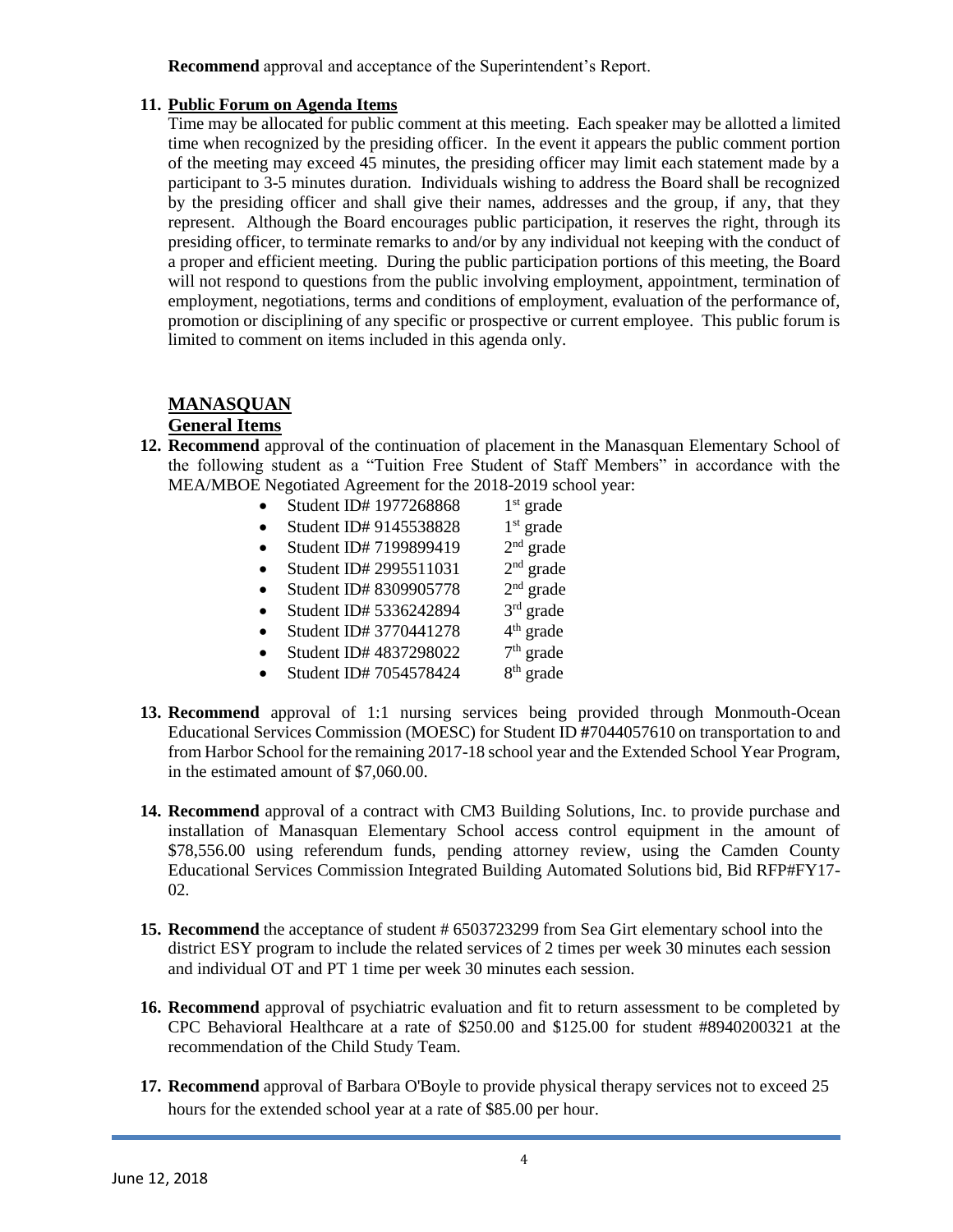- **18. Recommend** approval of the 2018-19 Joint Transportation Agreement with the Point Pleasant Beach Board of Education for the Extended School Year transportation of Student ID#7044057610 to Harbor School, at the per diem cost of \$128 that includes the route cost and 1:1 aide, in the amount of \$3,840.00.
- **19. Recommend** approval of the Request for Obsolete Equipment Disposal from the elementary school media center**, as per Document 1.**

#### **Professional Days**

**20. Recommend** approval of the **attendance** of staff members at conferences/workshops indicated below:

| Date              | Name                  | <b>Destination</b> | <b>Purpose</b>            | Sub            | Cost                    |
|-------------------|-----------------------|--------------------|---------------------------|----------------|-------------------------|
| May 11, 2018      | Christin Walsh        | Trenton            | Dyslexia Workshop         | N <sub>0</sub> | None                    |
|                   |                       |                    |                           |                | Mileage-\$11.47         |
| May 31, 2018      |                       | <b>New</b>         |                           |                | Registration-\$279.00   |
| June 1, 2018      | <b>Christine Rice</b> | <b>Brunswick</b>   | <b>NJTESOL</b>            | Yes            | (Title III Funds)       |
|                   |                       |                    |                           |                | <b>Mileage-\$124.80</b> |
|                   |                       |                    |                           |                | (Revised)               |
|                   |                       |                    |                           |                | Registration-           |
|                   |                       |                    | <b>Safety Care Crisis</b> |                | \$1325.00               |
| April 17-19, 2018 | Kelly Balon           | Whippany           | Workshop                  | N <sub>0</sub> | Tolls - \$5.50          |

# **Student Action**

# **Field Trips**

**21. Recommend** approval of the field trips listed below: **None at this time**

#### **Placement of Students on Home Instruction**

**22. Recommend** that the following student(s) be placed on home instruction, as requested by Guidance or the Child Study Team and approved by the school physician: **#8940200321 Grade 6 June 12, 2018 - June 20, 2018 (Medical)**

#### **Placement of Students Out of District**

**23. Recommend** approval of the 2018-19 Extended School Year Placements and 2018-19 September – June Placements list that reflects tuition costs. (Transportation costs to be determined once routes are established), as per **Document 2**.

#### **Financials**

**24. Recommend acceptance** of the following **Elementary School Central Funds Report** for the month ending **May 31, 2018 as per Document 3.**

# **MANASQUAN/SENDING DISTRICTS**

#### **General Items**

**25. Secretary's Report/Financials**

**Recommend acceptance** of the following **Financial Reports**, **High School Central Funds Report, Purchase Orders and Payment** and **Confirmation of Bills (Current Expense) and (Capital Expense).**

The Business Administrator/Board Secretary certifies that as of **MAY 31, 2018** no budgetary appropriations account has obligations and payments, which in total exceed the amount appropriated by the Board of Education of the Borough of Manasquan.

**Be it Resolved;** that the amount of district taxes, including debt services requirements, needed to meet the obligations of this Board for the next eight weeks is **\$2,976,501.00** and that Manasquan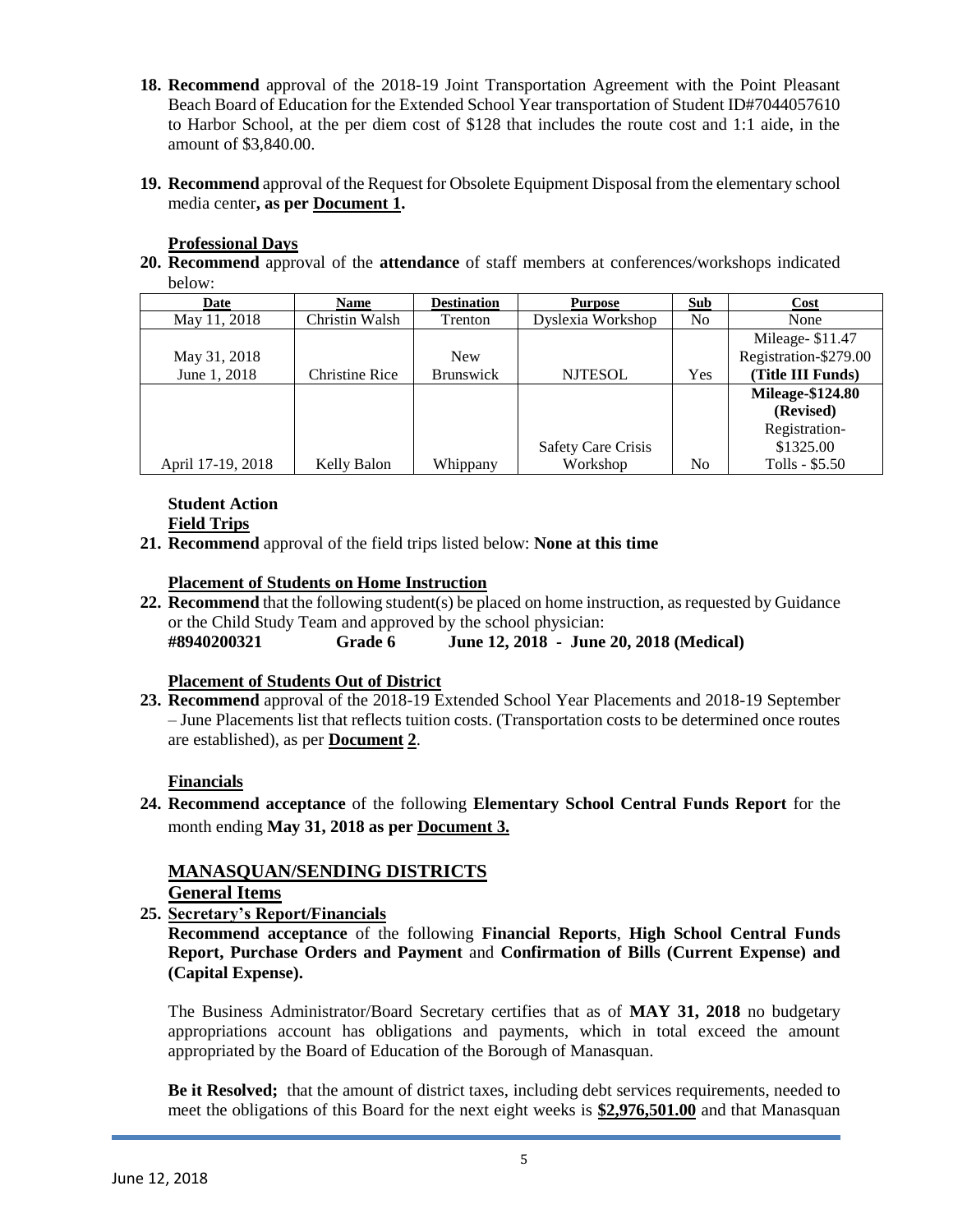Borough Council is hereby requested to place in the hands of the Treasurer of School Moneys that amount within the 30 days in accordance with the statutes relating thereto.

**Be It Resolved:** Pursuant to N.J.A.C. 6A:23A-16.10 (c)3 the Board of Education of the Borough of Manasquan accepts the **Business Administrator/Board Secretary's** certification as of **MAY 31, 2018** that no budgetary appropriations account has obligations and payments, which in total exceed the amount appropriated by the borough of Manasquan Board of Education.

**Recommend acceptance** of the **Secretary's Financial & Investment Report** and the **Treasurer's Report**, for the month ending **MAY 31, 2018** per **Document D**. (The Treasurer of School Moneys Report for the month of **MAY 2018** is on file in the Business Office and is in balance with the Secretary's Report).

Pursuant to N.J.A.C. 6A:23A-16.10(c)4, we the members of the Board of Education of the Borough of Manasquan, County of Monmouth, after having reviewed the Report of the Secretary and upon consultation with the appropriate officials, certify that as of **MAY 31, 2018,** it is to the best of our knowledge that no major account fund has been expanded and that sufficient funds are available to meet the district's financial obligations for the remainder of the fiscal year, and that the Board of Education further approves the transfers made with line item accounts of the current expense portion of the **2017-2018 budgets** for **MAY and JUNE** as recommended by the Superintendent of Schools, as per **Document D.**

**Purchase Orders** for the month of **JUNE 2018** be approved**,** as per **Document E.**

Recommend **acceptance** of the **Cafeteria Report** – **Document F.**

**(C) Be it Resolved:** that the **Bills (Current Expense)** in the amount of **\$30,259.91** for the month of **JUNE, 2018** be approved. Record of checks **(#42328** through **#42334**), and distributions are on file in the Business Office.

**Be it Resolved:** that the **Bills (Capital Expense)** in the amount of **\$40,555.60** for the month of **JUNE, 2018** be approved. Record of checks **(#1186** through **#1187),** and distributions are on file in the Business Office.

**Confirmation of Bills** (Current Expense) for **MAY, 2018** at \$2,357,557.87 and checks **(#42199 through #42327**) and (Capital Expense) for **MAY, 2018** at \$433,189.05 and checks **(#1171 through #1185)**.

**Recommend acceptance** of the following **High School Central Funds Report** for the month ending **MAY 31, 2018 as per Document G.**

- **26. Resolution:** To determine that there exists a need for Extraordinary Unspecifiable Professional Services of a Cooperative Bidding Services and a Fire Alarm Systems Maintenance/Repair/Inspection and Monitoring Services and funds are available for such purposes and these services are of such a nature that they cannot be bid and therefore, engage the following as specified for the 2018-2019 school year:
	- Systems Electronics, Inc., to provide maintenance and repair work and inspection and monitoring fire alarm systems for the 2018-19 school year, in the amount of \$6,610.00.
- **27. Recommend** approval of the contract with Dr. Debra Harmady to perform sports physicals on June 13 and June 14, 2018, in the amount of \$1,500.00, as per **Document H (**attorney reviewed and approved).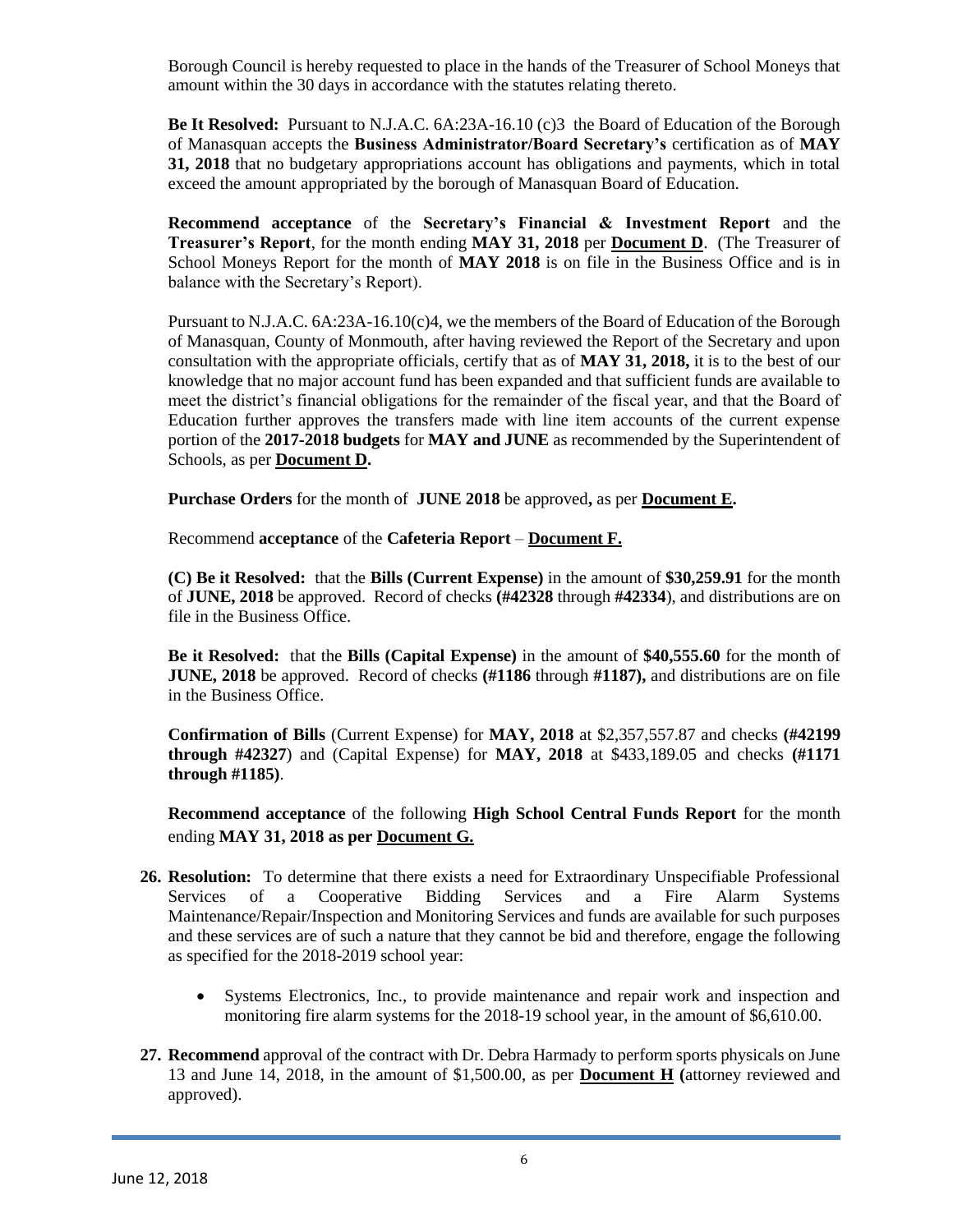- **28. Recommend** approval of the contract with Orthopaedic Institute of Central Jersey (Drs. Gonzalez, Tennen, Husserl and Petrosini) to perform sports physicals on June 27, 2018, in the amount of \$2,000.00. (Pending attorney review and criminal history review).
- **29. Recommend** approval of the amendment to the District Plan Document provided by PennServ Plan Services, Inc., to include the Life Insurance Company of the Southwest d/b/a National Life Group, to provide 403(b) services, as per **Document I** (attorney reviewed and approved).
- **30. Recommend** approval for the Manasquan Board of Education to deposit current year surplus in Capital Reserve at year end not to exceed \$75,000.
- **31. Recommend** approval for the Manasquan Board of Education to deposit current year surplus in Tuition Reserve at year end not to exceed \$75,000.
- **32. Recommend** approval for the Manasquan Board of Education to deposit current year surplus in Maintenance Reserve at year end not to exceed \$75,000.
- **33. Recommend** authorization for the School Business Administrator/District, School Administration and District Grant Writer to apply for grants through the Sustainable Jersey for Schools Grant Program as they arise.
- **34. Recommend** authorization for the School Business Administrator to execute contracts for the 2018-2019 school year as follows, as per **Documents J(1)** and \_**J (2)**.
	- Horizon Blue Cross Blue Shield of New Jersey o Medical, Prescription and Dental Plans
	- School Alliance Insurance Fund (SAIF)
		- o Commercial Package and Errors & Omissions
	- New Jersey Schools Insurance Group (NJSIG)
		- o Workers Compensation and Excess Workers Compensation
	- Selective
	- o Bonds

Contracts will be reviewed and approved by the board solicitor prior to execution by the School Business Administrator. Please note: Competitive quotes for health, prescription and dental have been obtained by Brown & Brown. Proposals are on file in the office of the Business Administrator.

- **35. Recommend** approval of the *revised* Tax Levy Revenue Schedule for July 1, 2018 to June 30, 2019, as per **Document K.**
- **36. Recommend** approval of Pay Application #8 Kappa Construction Corp., for the Manasquan High School Addition, in the amount of \$290,464.16. (attorney reviewed and approved)
- **37. Recommend** approval to submit the 2017-2018 Application for Extraordinary Aid in the amount of \$301,158.00
- **38. Recommend** approval of the acceptance of the following Parent-Paid Tuition Student for the 2018- 2019 school year:

Manasquan High School – Grade 10 (S.S.)

- **39. Recommend** approval of the continuation of placement in the Manasquan High School of the following student as a "Tuition Free Student of Staff Members" in accordance with the MEA/MBOE Negotiated Agreement for the 2018-2019 school year:
	- Student ID# 2991226859  $12<sup>th</sup>$  grade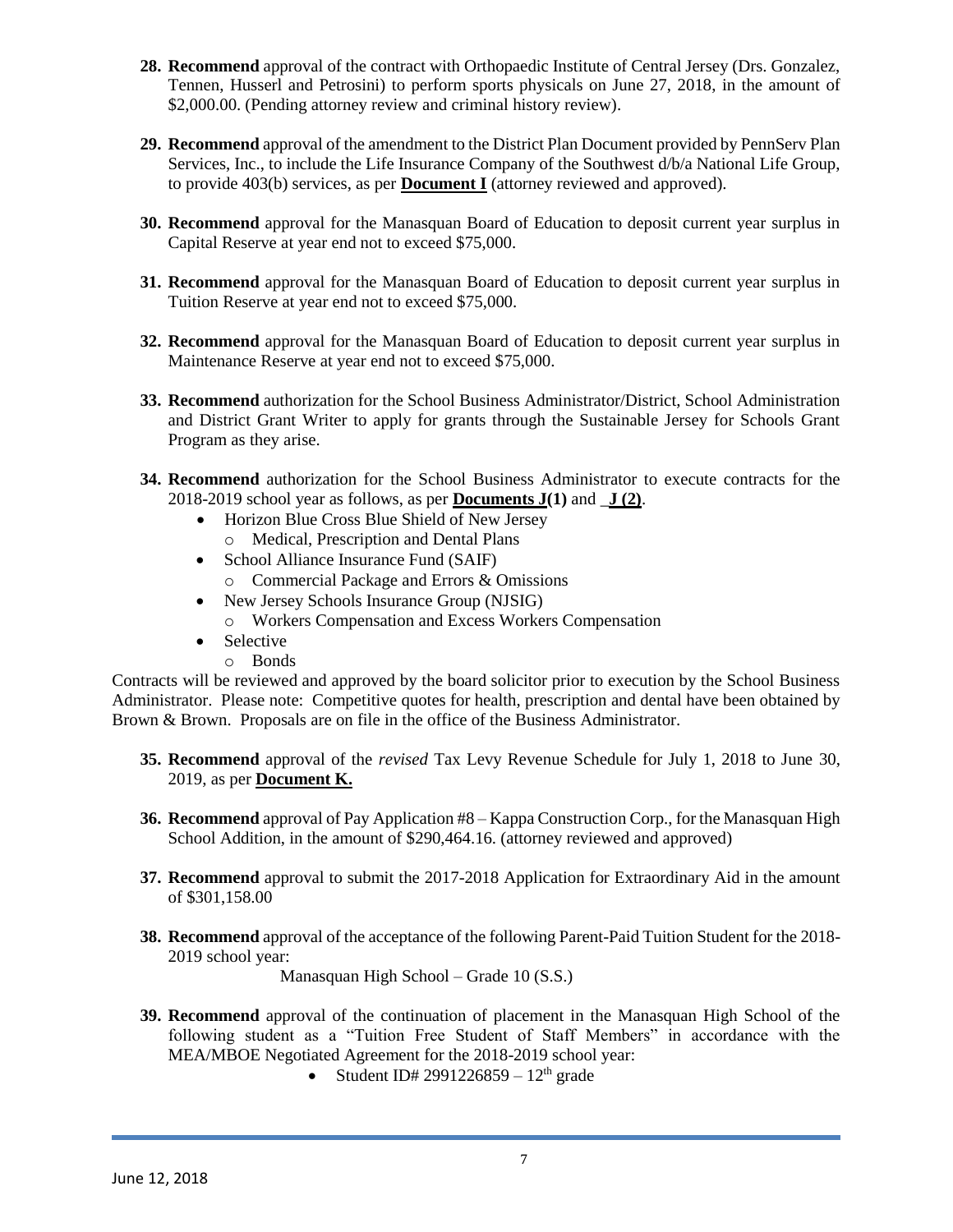- **40. Recommend** approval to authorize the Superintendent of Schools to hire staff members in between scheduled board meetings and prior to board of education approval.
- **41. Recommend** approval of the Manasquan High School's membership in the New Jersey State Interscholastic Athletic Associations (NJSIAA) and the payment of \$2,150.00 in dues for the 2018- 2019 school year. (Chapter 172, Laws 1979-N.J.S.A. 18A:11-3, et. seq.)
- **42. Recommend** approval of the resolution authoring the Manasquan Board of Education to enter inter a cooperative pricing agreement with the Camden County Educational Services Commission, as per attached **Document L.** Cooperative Pricing System Agreement is on file in the board office (pending attorney review)
- **43. Recommend** approval of the acceptance of bids for the Manasquan High School Lower Field Athletic Facility Improvements (Bid of June 5, 2018) and award of contract to The Landtek Group, Inc., as per attached **Document M** (pending attorney review).
- **44. Recommend** approval to authorize the School Business Administrator to execute a contract to The Landtek Group, Inc, for the Manasquan High School Lower field – Athletic Facility Improvements, in the amount of \$1,584,011. (pending attorney review).
- **45. Recommend** approval of the agreement with Monmouth Ocean Education Services Commission (MOESC) to provide nursing services for the 2018-19 school year, as per **Document N** (attorney reviewed and approved).
- **46. Recommend** approval of the of the Brielle Park for the MHS Varsity, Junior Varsity and Freshman Field Hockey practice and games for the 2018-2019 school year.
- **47. Recommend** approval of the acceptance of a donation in the amount of \$300.00 to be used for the High School Track program.
- **48. Recommend** approval of the acceptance of a donation from the Manasquan Gridiron Club in the amount of \$10,000.00 to be used for the purchase of weight room equipment.
- **49. Recommend** approval to acquire and to finance by means of a 3 year, fair market value lease 1,100 Dell Latitude 3390 laptop devices in an amount not to exceed \$265,677.27 per year (\$797,031.81 total) through Dell Financial Services, pending attorney review of contract. Device pricing per NJ State Contract # 89967.
- **50. Recommend** approval to purchase instructional and administrative software titles, subscriptions and renewals as listed below for the 2018-2019 school year. These purchases do not have an applicable State Contract and the purchases qualify as exempt per 18A:18A-5(19).

| <b>Product/Title</b>                                       | <b>Vendor</b>                             | Amount                                                      |  |
|------------------------------------------------------------|-------------------------------------------|-------------------------------------------------------------|--|
|                                                            |                                           | (Not to Exceed)                                             |  |
| Systems 3000 Accounting, Payroll, HR, & Employee<br>Portal | Systems 3000                              | $$22,500.00 + approx.$<br>\$3,079.00 for Employee<br>Portal |  |
| Genesis Student Information System and Staff<br>Management | Genesis<br>Educational<br><b>Services</b> | \$19,363.00                                                 |  |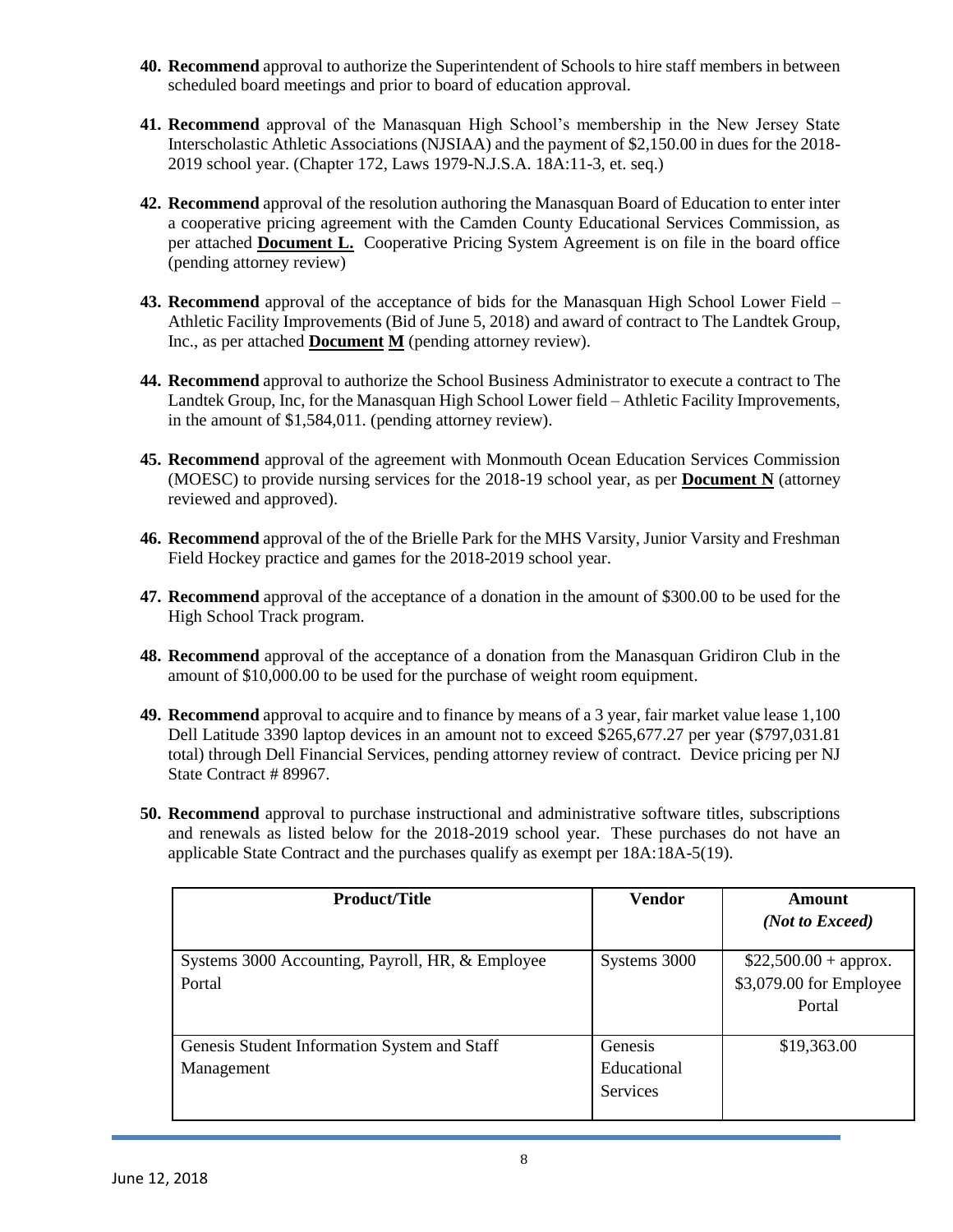| Frontline IEP $& 504$               | Frontline<br>Education | \$16,889.53 |
|-------------------------------------|------------------------|-------------|
| Naviance                            | Hobsons                | \$10,704.00 |
| Canvas LMS                          | Instructure            | \$10,262.00 |
| SchoolWires Web Hosting             | Blackboard             | \$9,062.16  |
| <b>Frontline Absence Management</b> | Frontline<br>Education | \$9,004.87  |

- **51. Recommend** approval of the *Revised* **2018-2019 School Year Calendar** as per **Document O.**
- **52. Recommend** approval of the re-submission of the 2017-2018 ESEA Grant (formerly NCLB Grant) application on May 31, 2018 with amendments to Title IA and Title III.
- **53. Recommend** approval of the following pay rates for non-staff at school sponsored events for the 2018-2019 SY**:**

| Ticket Sellers - \$55.00  | Ticket Takers - \$50.00 Security - \$50.00           |
|---------------------------|------------------------------------------------------|
| Clock Operators - \$45.00 | Public Address Announcer for Varsity Games - \$50.00 |

- **54. Recommend** approval of the second reading and adoption of the following policies, as per **Document P:**
	- **o** P 7425 Lead Testing of Water in Schools
	- **o** P 9424 Use of Electronic Signatures
	- **o** Bylaw 0169.02 Board Member Use of Social Networks
	- **o** P 5516.01 Student Tracking Devices
	- **o** P 5535 Passive Breath Alcohol Sensor Device
	- **o** P 2431.8 Varsity Letters for Interscholastic Extracurricular Activities
- **55. Recommend** approval of the following *additional* mileage reimbursement for the 2017-2018 school year:

| Name                | <b>School Year</b> | Rate       | Not to exceed |
|---------------------|--------------------|------------|---------------|
| Susan Lord Van Note | 2017-2018          | cents/mile | \$300.00      |

- **56. Recommend** approval of the resolution amending the equipment lease resolution previously adopted on April 17, 2018 relating to the acquisition and installation of a turf field and related work**, as per Document Q.**
- **57. Recommend** approval of the reimbursement for student athletes of the Manasquan High School Track team for registration fees for the National Track and Field meet, amount not to exceed \$400.

#### **Professional Days**

**58. Recommend** approval of the **attendance** of staff members at conferences/workshops indicated below:

| Date                      | Name                | <b>Destination</b> | Purpose     | Sub | ∠ost             |
|---------------------------|---------------------|--------------------|-------------|-----|------------------|
|                           |                     | Rutgers            | Recognition |     |                  |
| 2018<br>June <sup>'</sup> | <b>Tlaire Kozic</b> | Jniversity         | eremony     | Yes | Mileage - \$9.61 |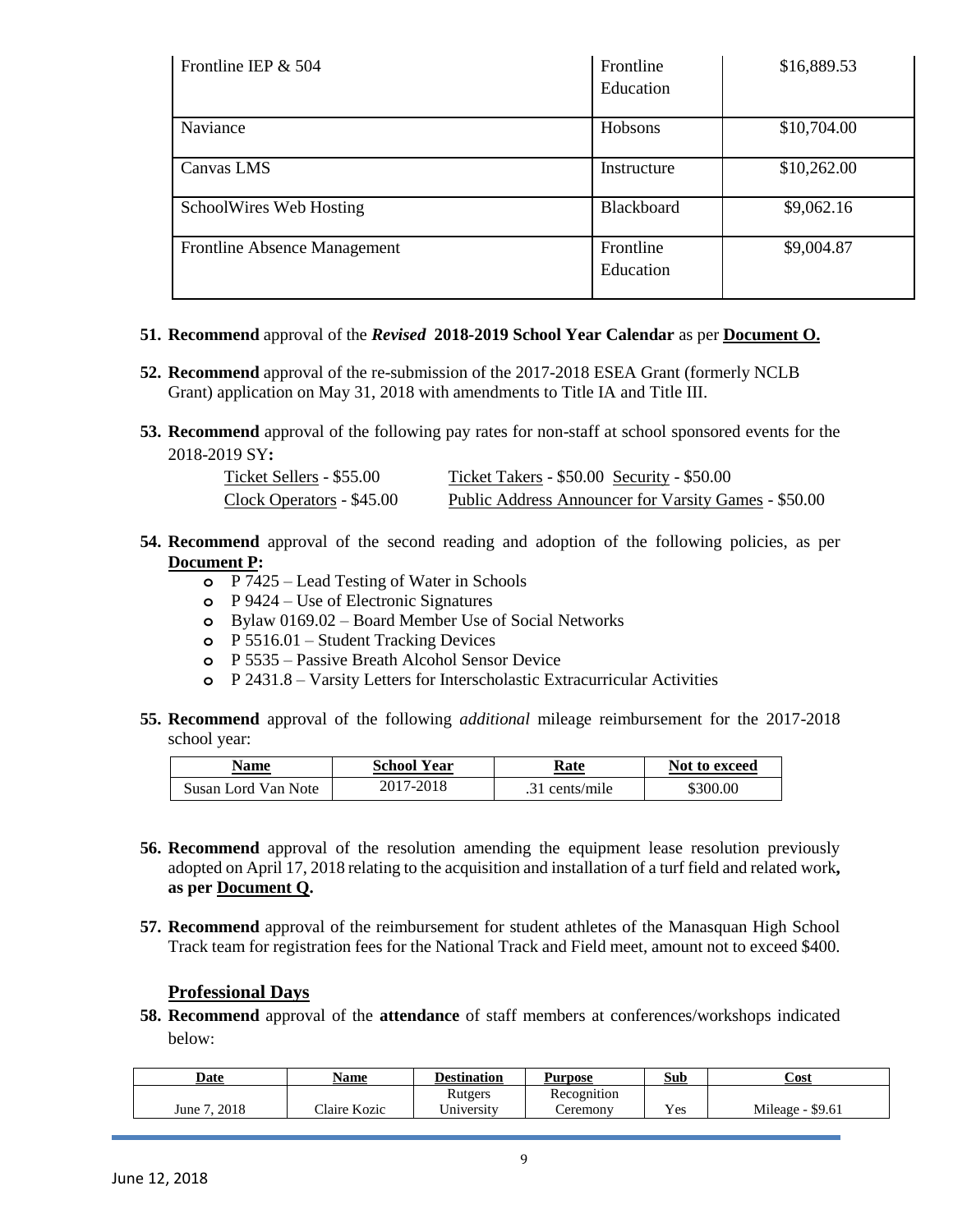|                  |                       |                |                        |                | Airfare - \$386.10           |
|------------------|-----------------------|----------------|------------------------|----------------|------------------------------|
|                  |                       | Dana Point.    | Surf Team              |                | Hotel - \$768.30             |
| June 13-19, 2018 | Peter Cahill          | California     | Competition            | N <sub>0</sub> | Meals/Incidentals - \$288.00 |
| May 31, 2018     |                       |                | <b>NJ TESOL</b>        |                | Registration-\$279.00        |
| June 1, 2018     | Nancy Knitter         | New Brunswick  | Conference             | Yes            | (Title III Grant Funds)      |
|                  |                       |                | County Special         |                |                              |
|                  |                       |                | Education              |                |                              |
| June 12, 2018    | <b>Margaret Polak</b> | Millstone      | Meeting                | N <sub>0</sub> | Mileage - \$15.13            |
|                  |                       |                |                        |                | Hotel - \$354.00             |
|                  |                       |                |                        |                | Airfare - \$439.00           |
|                  |                       |                | <b>National Track</b>  |                | Registration - \$50.00       |
| June 15-18, 2018 | Michaela Read         | Greensboro, NC | and Field Meet         | N <sub>0</sub> | Meals/Incidentals-\$189      |
|                  | Sharon Keller-        |                | Site Visit for         |                |                              |
| April 10, 2018   | Kaas                  | Nutley         | Rotate Schedule        | Yes            | None                         |
|                  | Dr. Frank Kasyan      |                |                        |                |                              |
|                  | Lynn Coates           |                |                        |                |                              |
| June 19, 2018    | Barbara Kerensky      | Freehold       | <b>QSAC</b> Review     | N <sub>0</sub> | Mileage - \$14.88 each       |
|                  |                       | University     | <b>Track and Field</b> |                |                              |
| April 27, 2018   | Matthew Voskian       | Pennsylvania   | Meet                   | Yes            | None                         |
|                  |                       |                |                        |                |                              |
|                  |                       |                |                        |                | Hotel - \$380.56             |
|                  |                       |                | <b>National Track</b>  |                | Mileage/Tolls - \$200.00     |
| June 15-18, 2018 | Kristen Zdanowicz     | Greensboro, NC | and Field Meet         | N <sub>0</sub> | Meals/Incidentals-\$135      |

# **Student Action Field Trips**

#### **59. Recommend** approval of the field trips listed below:

| Date          | <b>Name</b>   | <b>Subject</b> | <b>Destination</b>  | <b>Purpose</b>    | <b>Sub</b> | Other<br><b>Board</b><br>Costs | <b>Other</b><br><b>Fund</b> |
|---------------|---------------|----------------|---------------------|-------------------|------------|--------------------------------|-----------------------------|
|               |               | <b>STEAM</b>   |                     | <b>STEAM Tank</b> |            | $Bus -$                        |                             |
| May 24, 2018  | Amy Edwards   | Tank           | Howell              | presentation      | $Yes -1$   | \$300.00                       | None                        |
|               | Claire Kozic  | Academy of     |                     |                   |            |                                |                             |
|               | Kevin Hyland  | Health         |                     | Annual            |            |                                |                             |
| June 12, 2018 | Eric Wasnesky | Careers        | <b>Orchard Park</b> | Academy picnic    | $Yes-3$    | None                           | None                        |
|               |               |                |                     | 1 Mile $Run -$    |            |                                |                             |
|               |               |                |                     | Benefit for       |            |                                |                             |
|               | Jill Santucci | Health/PE      |                     | Special           |            |                                |                             |
| June 8, 2018  | Amy Certo     | Department     | Manasquan           | Olympics          | $Yes-2$    | None                           | None                        |

#### **Placement of Students on Home Instruction**

**60. Recommend** that the following student(s) be placed on home instruction, as requested by Guidance or the Child Study Team and approved by the school physician:

| #9875997540 | <b>Grade 10</b> | May 29, 2018 - June 20, 2018 (Medical) |
|-------------|-----------------|----------------------------------------|
| #9875997540 | <b>Grade 10</b> | July 1, 2018 - July 15, 2018 (Medical) |

#### **61. Old Business/New Business**

#### **62. Public Forum**

#### **63. Executive Session**

**WHEREAS**, the Sen. Byron M. Baer Open Public Meetings Act, *N.J.S.A*. 10:4-6, *et seq*., (the "Act") provides that the Manasquan Board of Education hold an "Executive Session" from which the public is excluded to discuss matters that are confidential or are one of the nine (9) subject matters listed in Section 12(b) of the Act; and